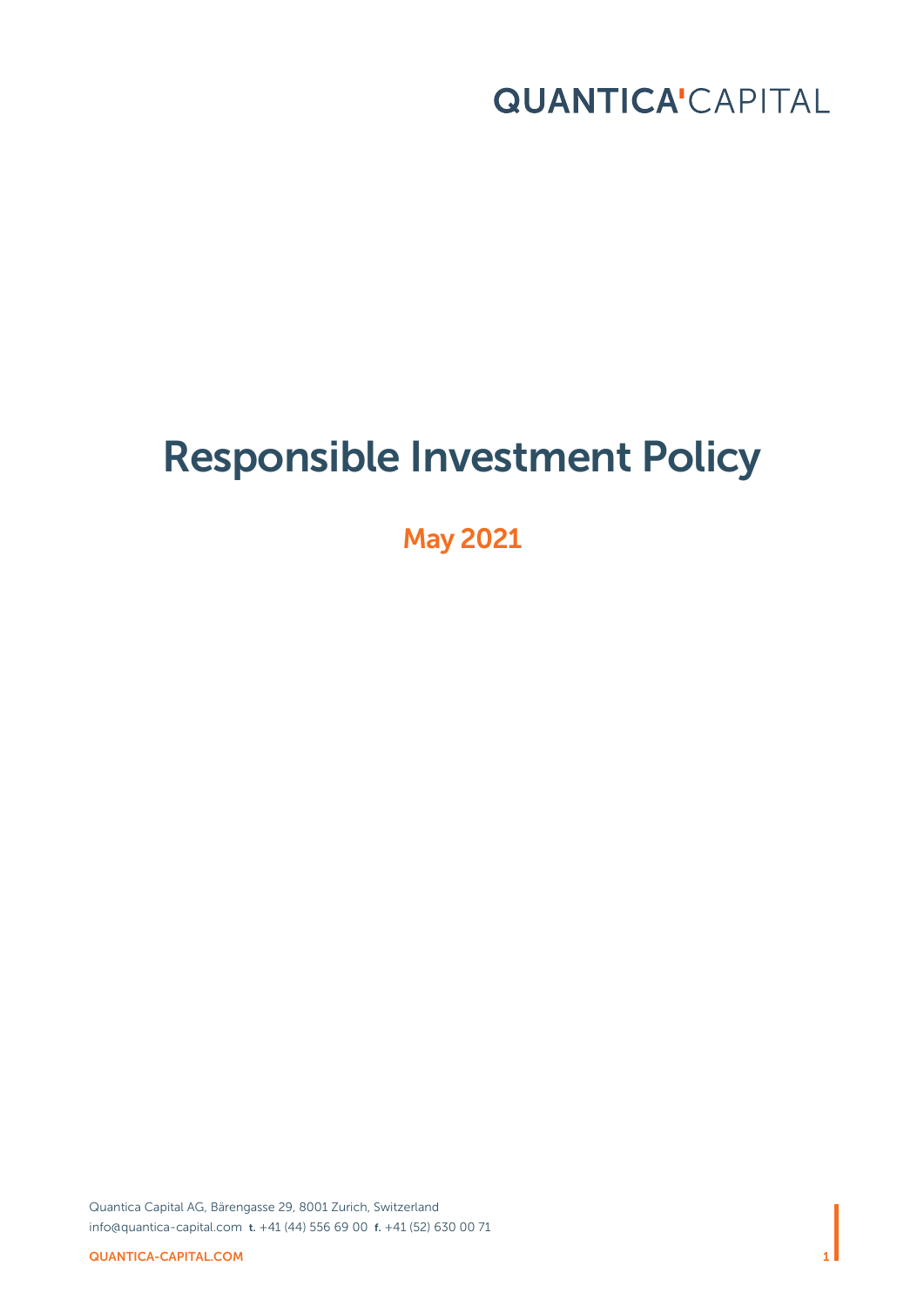## 1. Introduction

Quantica is a systematic investment management firm specialized in capturing medium-to long-term relative trend inefficiencies in the most liquid futures markets globally. It is our objective to generate high-quality sustainable risk-adjusted returns. Quantica has been an engaged and responsible investor since inception in 2003. As an independent and employee-owned company, trust, responsibility and integrity are at the core of our business principles. We aim at conducting all our business activities in a responsible and ethical manner for the benefit of our investors, employees, shareholders, local community, and the industry.

### 2. Purpose & scope

The Policy describes the principles by which Quantica considers environmental, social and governance (ESG) risk factors as part of its investment processes and embraces its responsibilities as both an investment manager, and a corporation. It seeks to protect the company's investment products from material ESG risks, which might have a negative impact on performance and/or reputation. It applies not only to all investment products and assets managed by Quantica – subject to any product specific regulatory or client constraints – but also to all its employees. It aims to affirm Quantica's commitment to operate on the basis of sustainability principles that are embodied by all of the company's employees and that form an integral part of its corporate culture.

#### The United Nations Principles for Responsible Investments (UNPRI)

Quantica has been a signatory to the UNPRI since 2019. PRI is a member-led initiative aimed at promoting Responsible Investment across the investment industry and it encourages investors to use responsible investments to enhance returns and better manage risks. Its six principles are voluntary and aspirational, offering a menu of possible actions and providing direction for responsible investment efforts:

- 1. We will incorporate ESG issues into investment analysis and decision-making processes.
- 2. We will be active owners and incorporate ESG issues into our ownership policies and practices.
- 3. We will seek appropriate disclosure on ESG issues by the entities in which we invest.
- 4. We will promote acceptance and implementation of the Principles within the investment industry.
- 5. We will work together to enhance our effectiveness in implementing the Principles.
- 6. We will each report on our activities and progress towards implementing the Principles.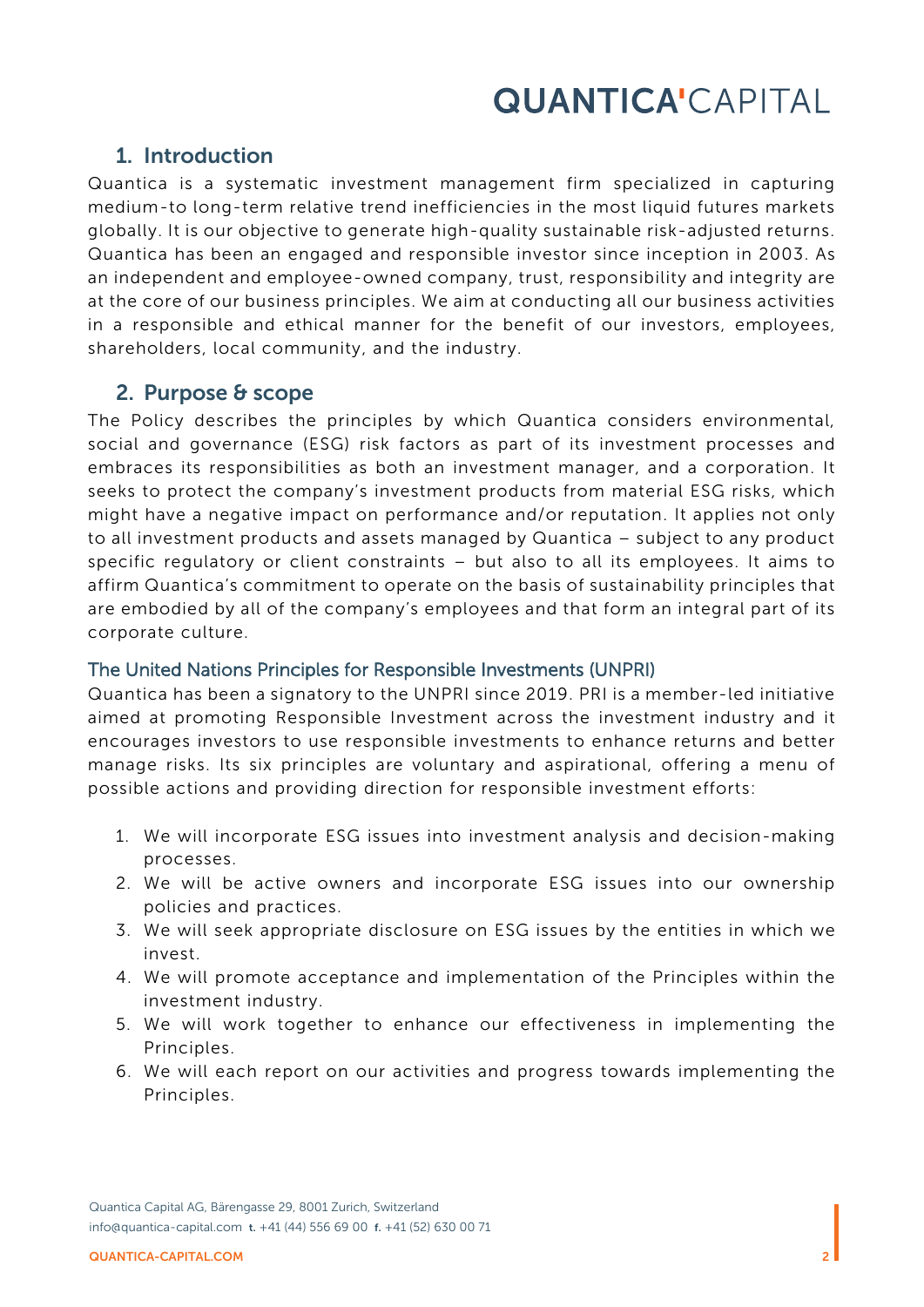Quantica's Responsible Investment Policy is consistent with its commitments under this initiative.

## 3. Quantica's approach to Responsible Investment

## 3.1 Integration of ESG factors into the investment process: General principles and challenges

Quantica is committed to evaluate the relevance of and to incorporate environmental, social and governance (ESG) factors into our investment decision making process across all asset classes traded by Quantica to the extent this:

- supports our investors in meeting their own Responsible Investment objectives;
- does not compromise the portfolio's overall risk/return characteristics; and that this
- can be implemented in a fully systematic way and in line with our investment mandates.

The process for evaluating the inclusion of ESG factors is data-driven and subject to the same rigorous quantitative testing requirements that apply to any other of the firm's research projects. We acknowledge that the debate around Responsible Investment principles, as for instance promoted by the UNPRI, remains centered around traditional asset classes and the notion of active ownership and positive engagement with individual companies (which is the focus of two out of six UNPRI principles).

A consensus has yet to emerge on how ESG considerations may be factored into investment portfolios dealing with financial derivatives such as futures and forwards (which do not grant any voting rights into any private or public company), translating into leveraged long and short positions, notwithstanding their aggregation at portfolio level. Relying on our long-standing expertise in the field, we aim at contributing towards developing ESG standards that will shape the future of our industry.

Given Quantica's investment universe and approach, there is currently a very limited scope for explicitly integrating ESG risk considerations into the investment decision making process, and to engage into active ownership or stewardship activities.

### 3.2 A purely price-based investment process

Our investment process focuses exclusively on systematically identifying and taking advantage of absolute and relative medium- to long-term price inefficiencies between the most relevant futures markets globally, with the objective to generate sustainable long-term positive riskadjusted returns for our clients. It is purely price-based because it seeks to capture the premium associated with a single risk factor: the market price risk.

Managing price risk through the robust identification of medium- to long-term price trends is what we believe to be our core competence and a valuable contribution to our clients' investment portfolios. We do not seek to capture any risk premia associated with other types of risk factors including environmental, social and governance risk factors. However, we do recognize that such other risk factors will, depending on the type of market, have a greater or lesser impact on the market price of risk, and will in some circumstances contribute to pricing inefficiencies between markets, which may be successfully captured by our investment process.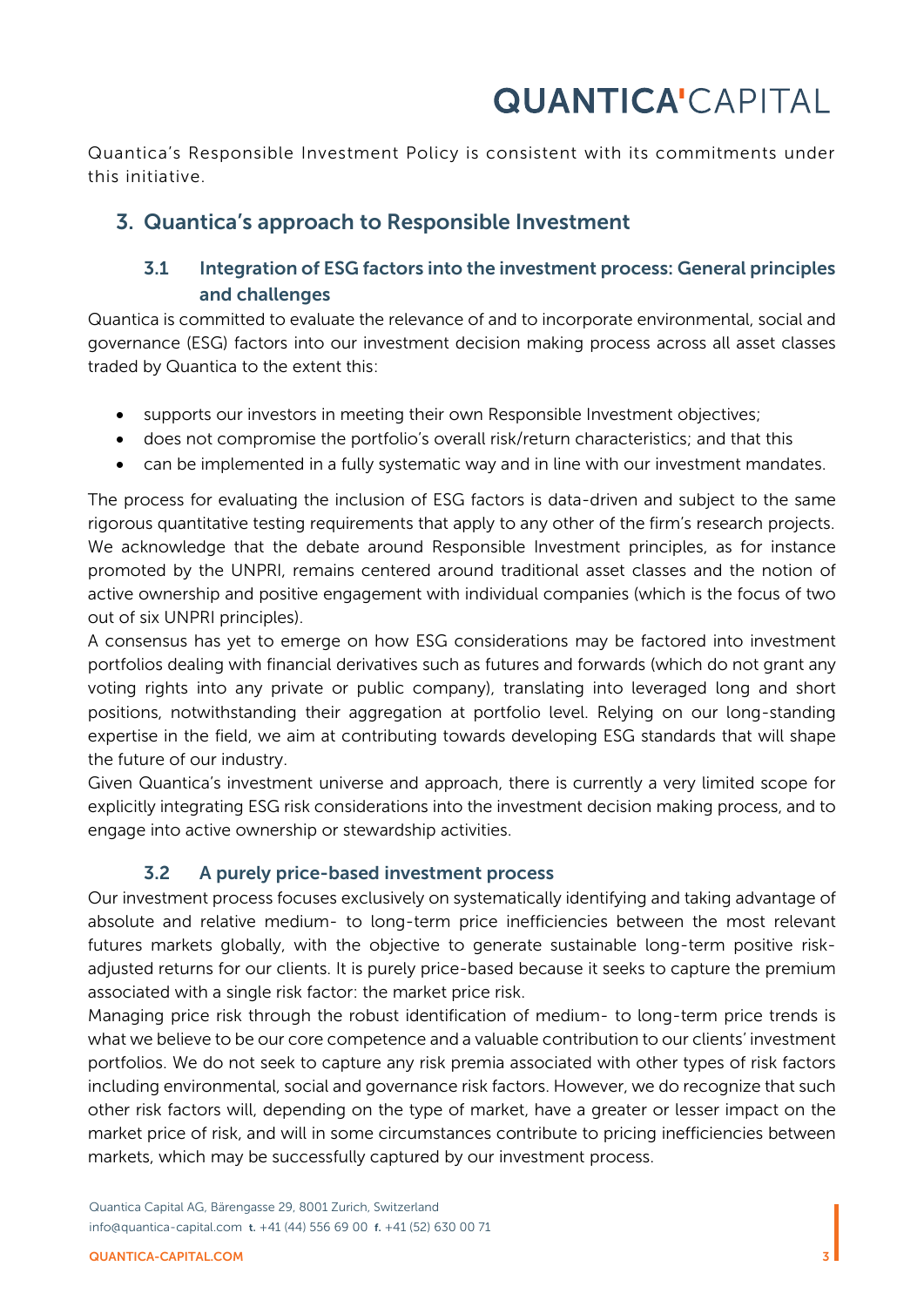#### 3.3 Stewardship and engagement

Quantica's investment universe is exclusively composed of the most liquid futures on equity indexes, sovereign bonds, short-term interest rates, currencies and commodities. As a result, Quantica does not hold any single stock or corporate debt positions. Additionally, it does not engage in any physical delivery of any underlying.

More generally speaking, we acknowledge that trading in derivatives poses significant challenges in assessing and measuring adverse impacts., Despite being the owner of such derivatives instruments, we don't have a legal claim on its underlying securities. There is hence no opportunity for us to take any active ownership, to exercise voting rights or engage on sustainability-related matters in any of those underlying entities.

This is why, while being fully supportive of the second PRI principle, we do not consider activities related to engagement and active ownership to be within the scope of our activities.

#### 3.4 A responsible market participant

Trading derivatives plays an essential role in today's market landscape. In our view, the concept of Responsible Investment goes beyond the incorporation of environmental, social and government factors into our investment process.

By engaging into public and regulated exchange-traded futures markets, we act as a risk transfer agent or "speculator" (a trader who does not [hedge,](https://www.cftc.gov/LearnAndProtect/EducationCenter/CFTCGlossary/glossary_h.html#hedge) but who trades with the objective of achieving profits through the successful anticipation of price movements<sup>1</sup>), taking on risks that other market participants are not willing to take.

Additionally, we seek to implement our investment program with the least possible impact on each of the markets in which we operate. While Quantica does seek to take advantage of medium- to long-term price trends, it does not want to be the source of such moves. While we do participate in volatile markets, we do not aim to affect market volatility or market prices by our activities, but we do actively manage risk in those markets to the benefit of our investors.

As a responsible market participant, Quantica has developed a suite of tools which allow it to systematically monitor the compliance of its investment accounts with any risk, exchange, and regulatory position limits supported by the generation of automated daily or on-demand reports. Additional automated processes, managed by the firm's Portfolio Implementation & Trading team, seek to systematically minimize the market impact of our trades and to make sure that none of Quantica's positions becomes an excessive share of a market's overall trading volume.

Complementarily, each constituent of Quantica's investment universe is subject to a set of strict minimum liquidity requirements in order to avoid becoming an excessive share of total available market volume and facilitating trade execution.

Quantica acts as a liquidity provider, adding to the capacity for other market participants and facilitating the price discovery process, thus eventually contributing towards well-functioning and more efficient financial markets, which are at the core of our economies.

### 3.5 Negative screening/filtering

Quantica's objective is to generate sustainable, high-quality, risk-adjusted returns, while taking into account, as far as possible, the specific constraints of its investors.

<sup>1</sup> https://www.cftc.gov/LearnAndProtect/EducationCenter/CFTCGlossary/glossary\_s.html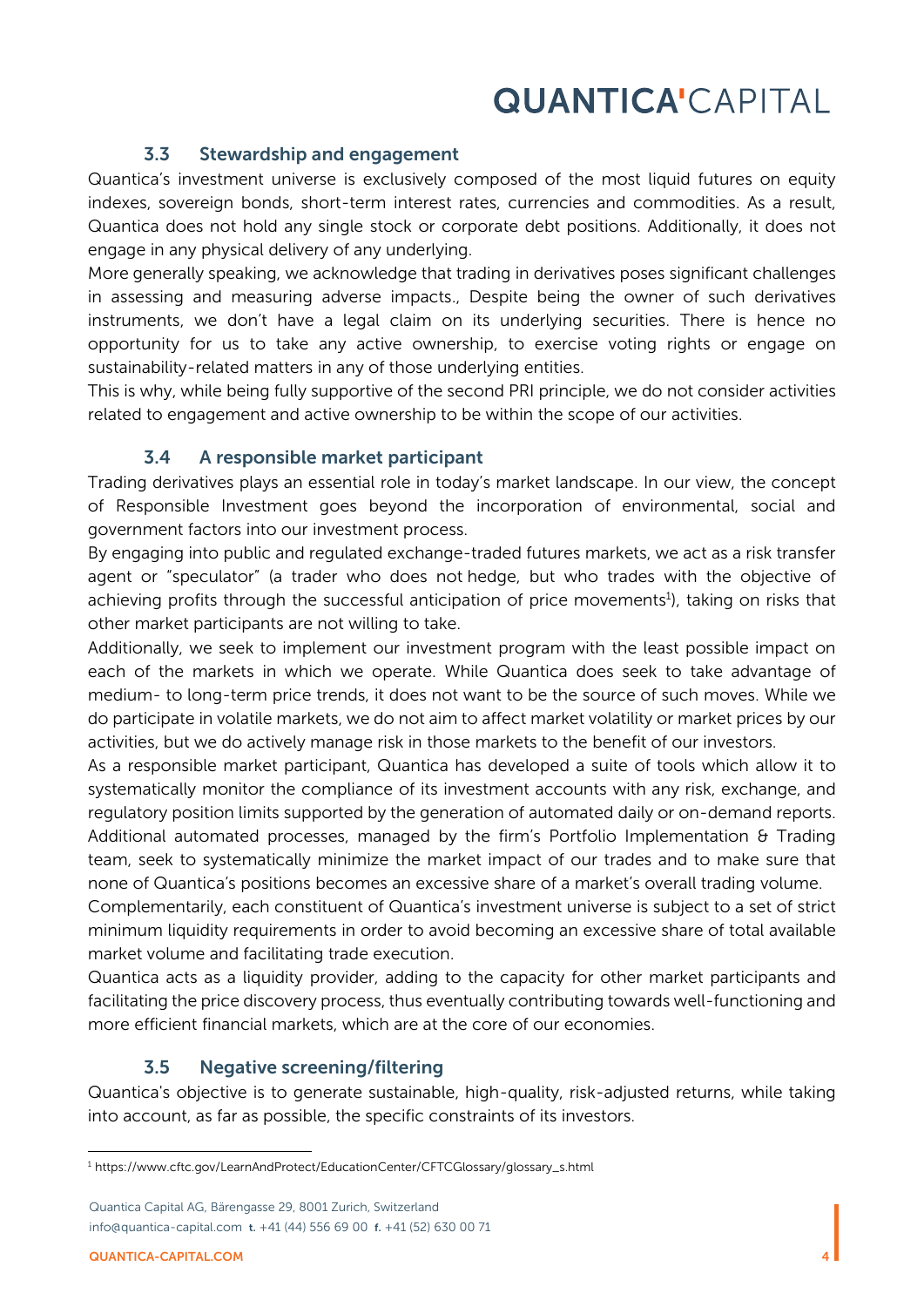Quantica recognizes that different investors may have different views about integrating ESG factors into their investment universes. We are committed to providing access to our flagship investment program (the QMF Program) through a wide array of investment solutions, from commingled funds to separately managed accounts. For instance, recognizing the trend amongst a certain category of investors towards excluding commodities from their investment universes, Quantica launched in 2018 the QMF Focus Fund, a replication of its flagship QMF Program, but without the possibility to invest into commodity related futures. Similarly, the firm's segregated managed accounts and dedicated fund share classes offer additional flexibility in accommodating specific ESG objectives and requirements, subject to certain operational and investment management constraints. To summarize, Quantica is fully committed to support its investors in their own ESG considerations and their implementation of specific PRIs.

Quantica does not express a view on negative filtering as we believe such approach to be subjective in nature. From a pure portfolio construction point of view, the exclusion - without replacement - of securities does reduce the breadth of available investment opportunities, the available liquidity pool, and may lead to a deterioration of the portfolio's diversification characteristics. In combination, these effects may ultimately lead to lower risk-adjusted returns in the long run. We do, however, monitor our investment universe on a regular basis to ensure consistency with our ESG criteria and PRIs.

Finally, as imposed by law, our organization's values and minimum standards of business practice based on international norms, Quantica will not invest into any instrument that is:

- on the Swiss SECO sanctions list
- on the European Commission list of high risk third countries or,
- on the US Treasury OFAC sanction list,
- involved in the design and production of cluster munitions and anti-personnel mines.

### 3.6 ESG equity index screening

As various ESG index screening and filtering methodologies have gained wider adoption amongst institutional investors to integrate ESG considerations into their investment processes, we have also started engaging with investors to gauge their interest in a potential use of liquidity- and ESG-optimized equity basket swaps as substitutes to traditional standardized futures contracts. We also closely follow the development of a new generation of futures contracts launched by various European and US exchanges that are based on ESG equity indexes in the last two years. We started to systematically monitor the liquidity characteristics of such contracts against a wider universe of potential candidates. So far, unfortunately, all liquidity metrics for these ESG futures remain well below the minimum thresholds that would allow for an instrument to be potentially included into our universe. However, we will closely monitor the liquidity development in such ESG-related derivative markets and adjust our investment universe accordingly.

### 3.7 Climate related risks & opportunities

Several initiatives coordinated at international level are focusing more specifically on the identification of climate-related risks in the investment process and targeted low-carbon or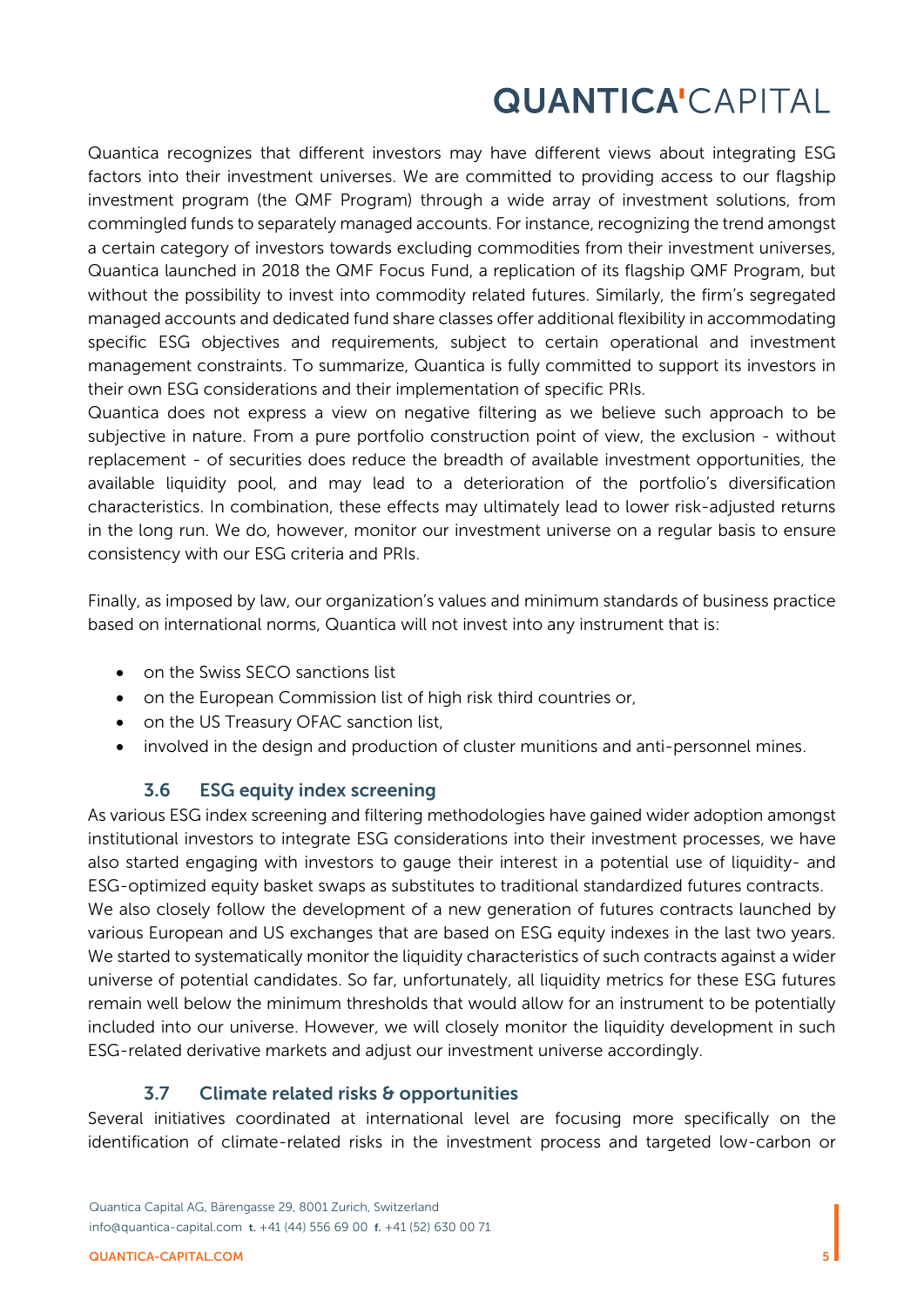climate-resilient investments. For instance, the Task force on Climate-related Financial Disclosures (TCFD) recommendations are designed to solicit consistent, decision-useful, forward-looking information on the material financial impacts of climate-related risks and opportunities, including those related to the global transition to a lower-carbon economy.

We are convinced that climate-related risks and ongoing global efforts to address climate change will lead to significant economic transformations that will change the supply and demand of many goods, services and commodities. New trends will emerge out of this transformational process, driving up liquidity of certain markets, while other markets will see their liquidity deteriorate as the world shifts away from them. Such process will inevitably be accompanied by strong price trends and significant volatility, reflecting the shift in expectations about the future and its related uncertainties. These dynamics will naturally lead Quantica to revisit its investment universe, taking into account the latest liquidity developments in global futures markets. Any market within the Program's strategic asset allocation that is fulfilling the firm's strict minimum liquidity thresholds may become eligible for inclusion in its investment universe, subject to operational and regulatory constraints. Conversely, any market seeing its liquidity dropping consistently below the same minimum liquidity thresholds will be removed from Quantica's investment universe. This process ensures that Quantica is always participating in the most liquid and most relevant regulated exchange traded futures markets globally, in order to efficiently capture the price risk premium associated with a given market. As such, Quantica we will be actively participating in the transition towards a low-carbon economy, by actively providing liquidity, facilitating the price formation process in markets that will be at the core of this transition. At the same time, it will naturally withdraw from markets that are no longer popular with investors and that have seen their liquidity deteriorate as a result.

#### 3.8 Sustainable Finance Disclosure Regulation ("SFDR") statement

Quantica does not currently consider the Principal Adverse Impacts (PAIs) of its investment process on "sustainability factors" as defined in Regulation (EU) 2019/2088 of the European Parliament and of the Council of 27 November 2019 on Sustainable Finance Disclosure Regulation ("SFDR"). Quantica's flagship QMF Program therefore falls under Article 6 of SFDR. Sustainability factors are listed as environmental, social, and employee matters, as well as matters relating to human rights, anti-corruption, and anti-bribery.

Based on our assessment, none of the instruments traded by Quantica have any Principal Adverse Impacts (PAI) on such factors. Consequently, such sustainability risks are also not directly taken into account in Quantica's remuneration policy.

## 4. Our approach to Corporate Social Responsibility

While the scope for incorporating ESG considerations into Quantica's investment process is limited, we fully embrace our responsibility as a corporation to operate based on sustainability principles that are embodied by all our employees and that form an integral part of our corporate culture. At corporate level, we seek to: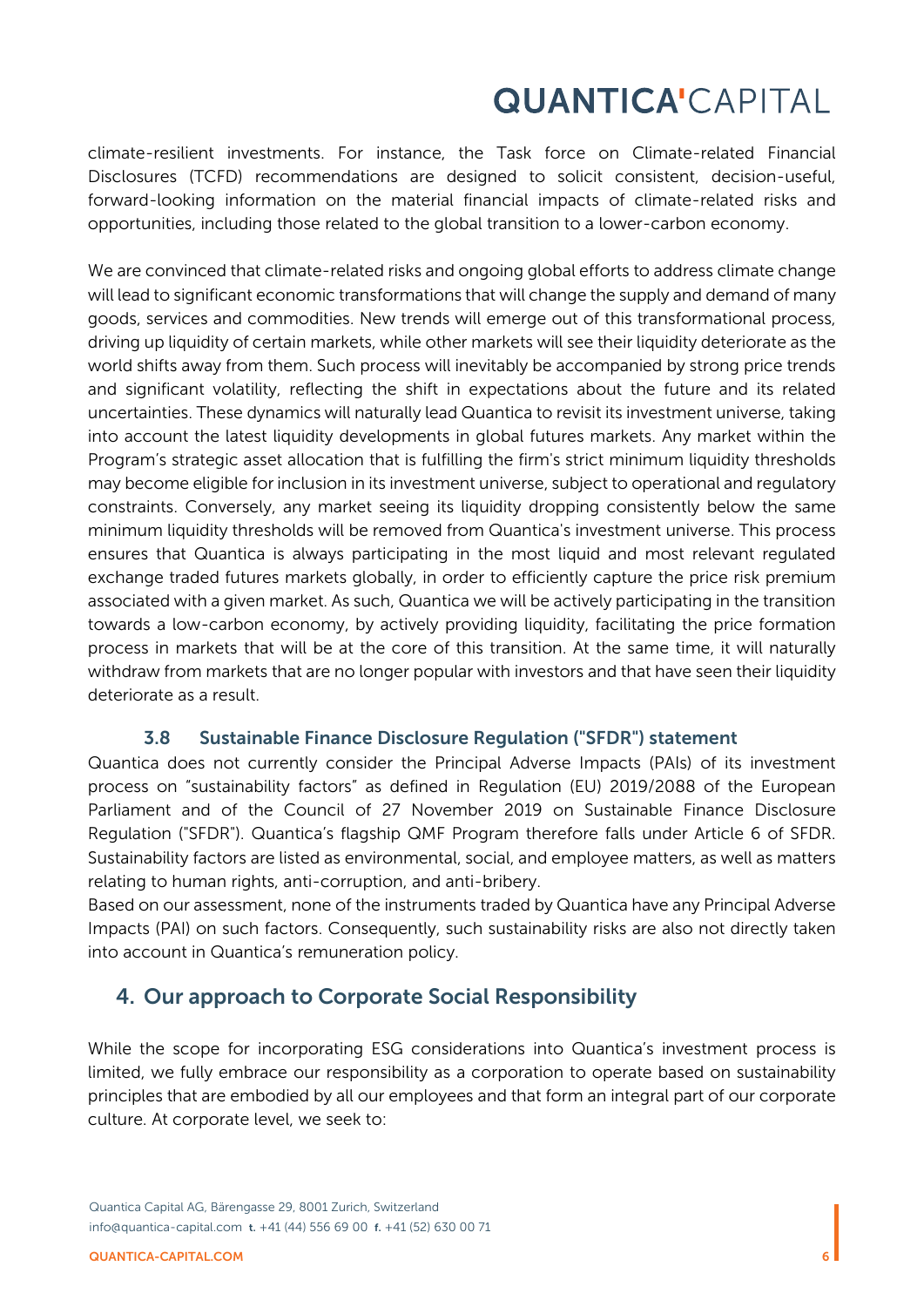- maintain a culture of responsible leadership,
- meet the highest standards in terms of transparency and fairness for our investors,
- continuously integrate sustainability principles into our operational activities,
- proactively reduce our environmental footprint, and
- play an active role in society beyond our direct business activities.

#### 4.1. Independent and employee-owned

As an independent and employee-owned company, responsibility and integrity is at the heart of everything we do. All members of the Investment and Executive Management Committees are shareholders of the company. Additionally, the firm, current principals and employees and their families have substantial investments in the Quantica investment products. Successful team members, who have been with Quantica for a minimum number of years, are further incentivized by becoming eligible to become shareholders of the company. This fosters an alignment of interests between the company and its leadership.

#### 4.2. Transparency, fairness, acting in the best interest of our clients

We strive to offer investment solutions that offer maximum transparency, liquidity and capacity while avoiding unnecessary complexity in terms of modelling and the use of financial derivatives. Additionally, we are firmly committed to treating all our investors on an equal footing by ensuring that all investment exposures are always fairly allocated between all accounts with minimal tracking errors.

As part of its position as a fiduciary for its clients, Quantica takes all reasonable steps to identify actual or potential conflicts of interest and to minimize the possibility of such conflicts giving rise to a material risk of damage to the interests of our clients.

The company's Code of Ethics establishes standards that promote:

- honest and ethical conduct, including the ethical handling of actual or apparent conflicts of interest between personal and professional relationships,
- full, fair, accurate, timely, and understandable disclosure in the filings in regulatory filings and public communications made by the company,
- compliance with all applicable governmental laws, rules, and regulations,
- prompt internal reporting of violations of this Code, and
- accountability for adherence to this Code.

#### 4.3. Corporate sustainability initiatives

In addition to the ESG considerations applied to our investment process we have introduced initiatives on the organization level which are widely accepted and embraced by employees of Quantica. In fact, most of the components of our firm-wide sustainability approaches are initiated and driven by feedback from employees across all business areas and seniority levels. As we ultimately aim at becoming a carbon-neutral company, we seek to use natural resources as efficiently as possible across our operations. Specifically, we:

• Encourage employees to utilize public transportation and bicycles to commute to work. Every year we participate in a "bike to work" month event,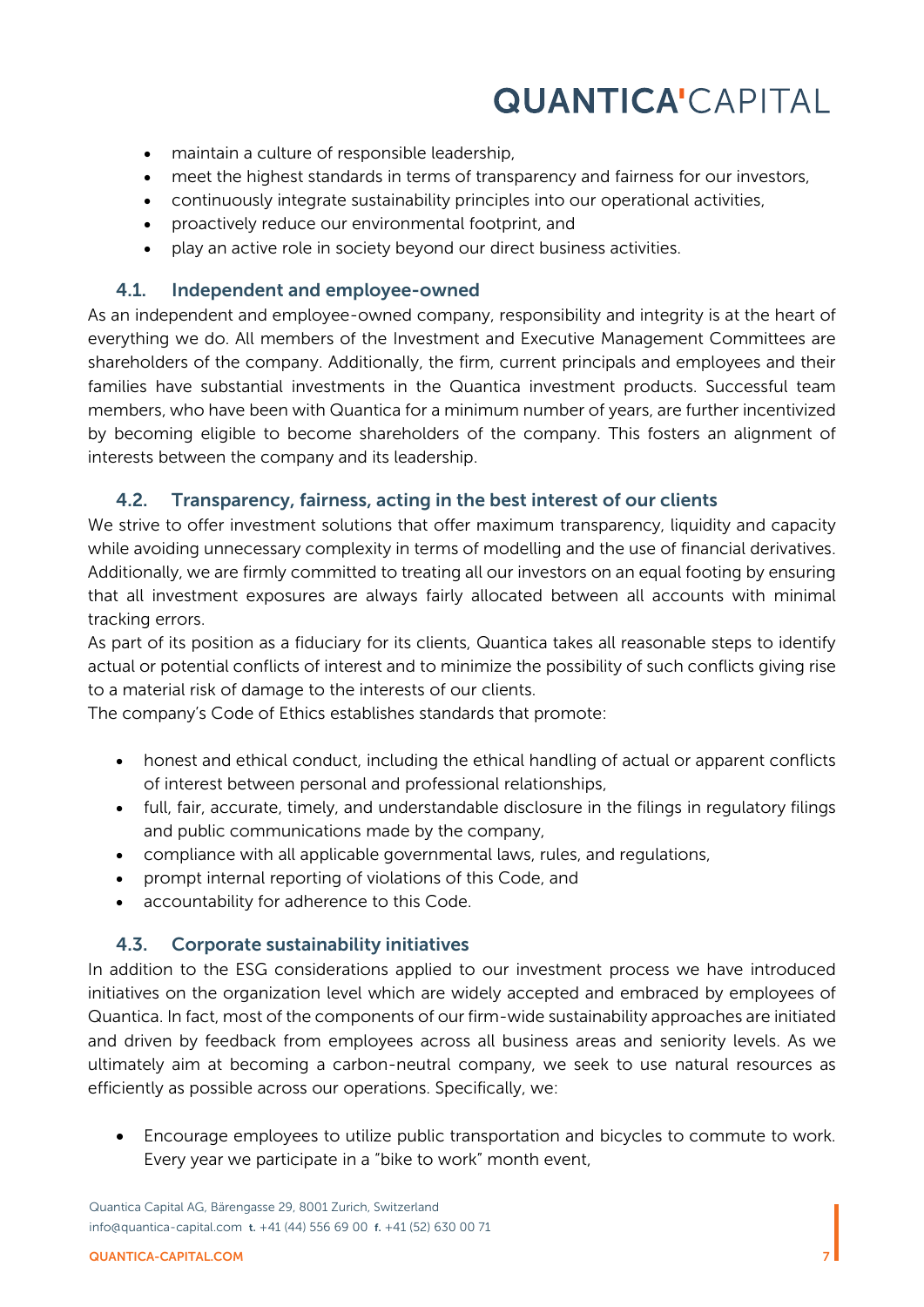- avoid CO2 emissions from business travel by using videoconferencing tools or environmentally friendly means of transportation,
- have a comprehensive waste management and recycling system in place,
- have shifted from single-use plastics to reusable containers,
- reduce energy consumption in our offices through motion-sensor lamps and use of LED wherever possible (In 2018 we setup an office in a state-of-the-art "green building" in Zurich with integrated energy efficiency measures and heating/cooling systems).

#### 4.4. Reducing our environmental footprint

Quantica is committed to promote the transition towards a low-carbon economy. We aim at performing in the near future a full carbon footprint analysis of all our business operations in partnership with a competent authority. As a consensus has yet to be established on how to evaluate the carbon footprint of a portfolio of financial derivatives, our efforts are restricted to evaluating and minimizing the environmental impact of Quantica as a company. In combination with this analysis, we seek to develop a set of internal environmental KPIs to support our ambition to become a 100% climate neutral company in the near future. These metrics will allow the specification of refined targets to further reduce and optimize the company's carbon footprint, and the calculation of a corresponding offsetting budget that may be allocated through different channels. Any such targets will be subject to the Board's approval and oversight.

### 4.5. Social & environmental engagement

Quantica is committed to partner up with local organizations to support social and environmental causes. Quantica's ESG committee evaluates and recommends charitable organizations and initiatives on an ongoing basis to the company's Executive Management Committee, which sets a given amount aside to be distributed during the year.

## 5. Responsibilities

### 5.1 Overall responsibility

It is the responsibility of the CEO to define, implement and regularly review, in agreement with the company's Board of Directors, the company's Responsible Investment strategy and objectives.

Any changes to the Responsible Investment strategy are to be reflected in this policy and are subject to approval by the Board of Directors. Board oversight is key to ensuring ESG topics are embedded across the Firm's broader strategy. Quantica's Board regularly discusses and monitors the company's ESG objectives, and how they are aligned with Quantica's overall business and risk strategy.

#### 5.2 ESG risks and Internal Control System (ICS)

Quantica's Executive Management Committee is responsible for taking appropriate measures to implement and operate an effective Internal Control System (ICS) under the direct supervision of its Board. Under the ICS, it is the responsibility of Quantica's Chief Risk Officer to identify any financial, operational, regulatory or compliance-related risks, describing their likelihood of occurrence and impact in a timely manner and to assess them regularly. The CRO performs at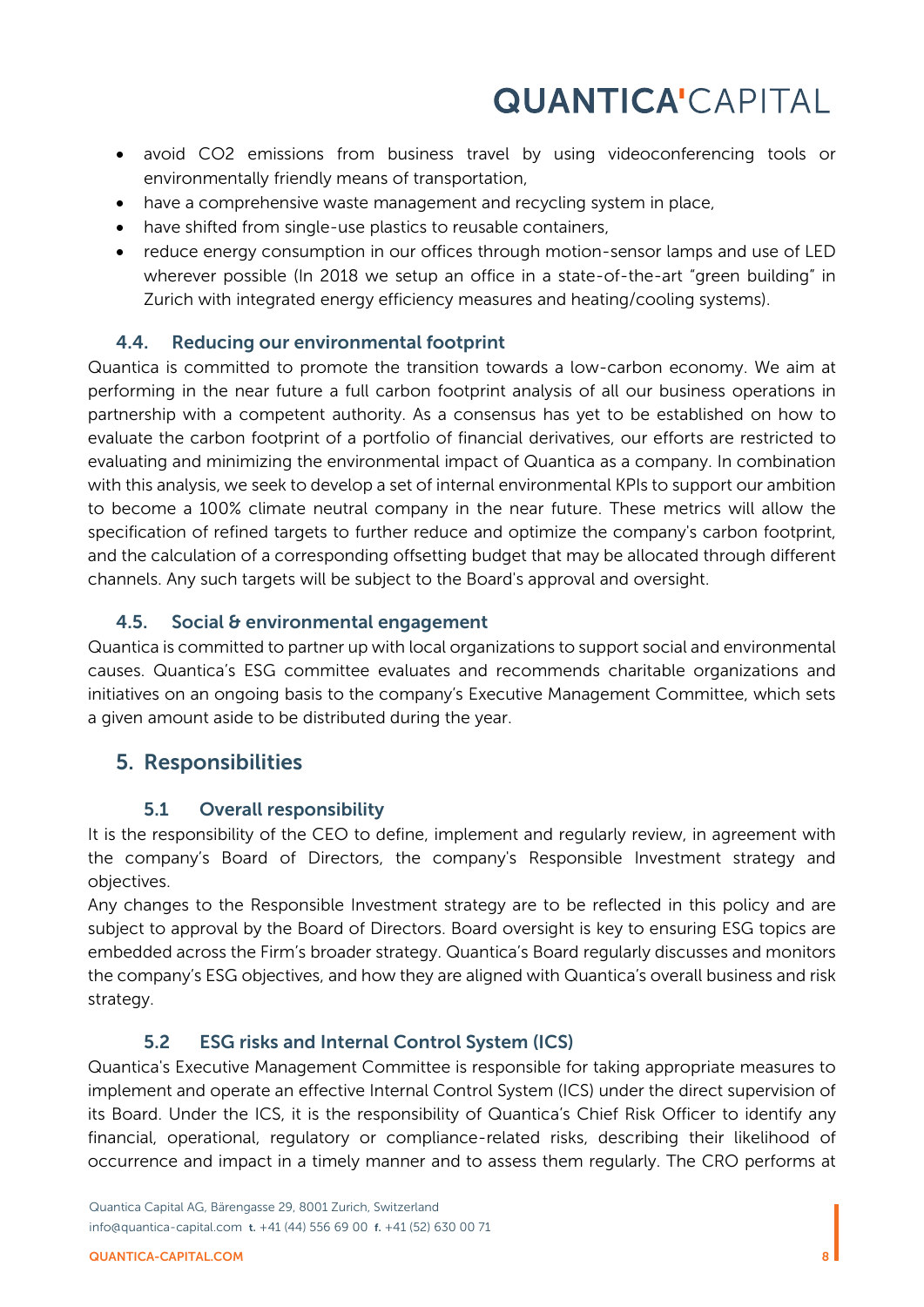least on an annual basis a general review of all known risks to the company and its investment products. Environmental, including climate-related risks, social and governance related risks are an integral part of the company's ICS. Any further details related to the ICS can be found in the firm's Policy on the Internal Control System and Risk Management.

### 5.3 ESG Committee

The CEO has appointed an ESG Committee, that is responsible for the implementation and monitoring of this Policy and achieving its annual objectives. It coordinates and leads over all Responsible Investment initiatives at investment management and corporate level in full compliance with this Policy. Meetings are held every two months or ad-hoc, if necessary, and are documented.

The ESG Committee is composed of team members from all business areas and seniority levels to ensure that all organizational perspectives including research, operations & trading, investor perspective and their feedbacks are considered when implementing the policy. It may provide the Investment Committee (IC) with recommendations regarding changes in the investment universe or investment process based on ESG and Responsible Investment considerations. The IC remains ultimately responsible for any amendment to the investment universe and process.

### 5.4 Internal & external reporting

The ESG Committee reports to the Executive Management Committee at least twice a year on its activities, progress made on the implementation of objectives, new industry developments, client-specific requests, and constraints.

Additionally, the Committee seeks to keep company staff updated on the most relevant sustainability topics by providing regular updates. It maintains a summary presentation of the company's Responsible Investment strategy, outlining its main objectives and implementation directions, including past, current and futures initiatives. It also reports on the activities and progress made on ESG & sustainability integration as part of the annual UNPRI reporting cycle.

Finally, the Committee is assisted by the company's business development unit which  $-$  on a regular basis – provides a summary of all relevant ESG related investor conversations and requests which may potentially impact the firm's approach to responsible investing.

## 5.5 Accountability

All ESG Committee members are evaluated annually based on their contribution to the objectives defined in this policy, both at investment management and corporate level.

Investor feedback is the single most important KPI that we use to assess our progress achieved on the further integration of sustainability factors in our investment process and operational activities. In particular, the ESG Committee is evaluated on its ability to develop tailor-made solutions, allowing existing and potential investors to integrate Quantica's strategies into their respective portfolios in strict compliance with their own ESG and Responsible Investment policies and associated sustainability constraints.

The ESG Committee's annual objectives are further broken down at individual member level. As a company, we aim at formulating clearly defined, quantifiable objectives that can be achieved within the scope of the company's resources and within a reasonable time frame. Such objectives form an integral part of each member's annual performance assessment. Thus, any material